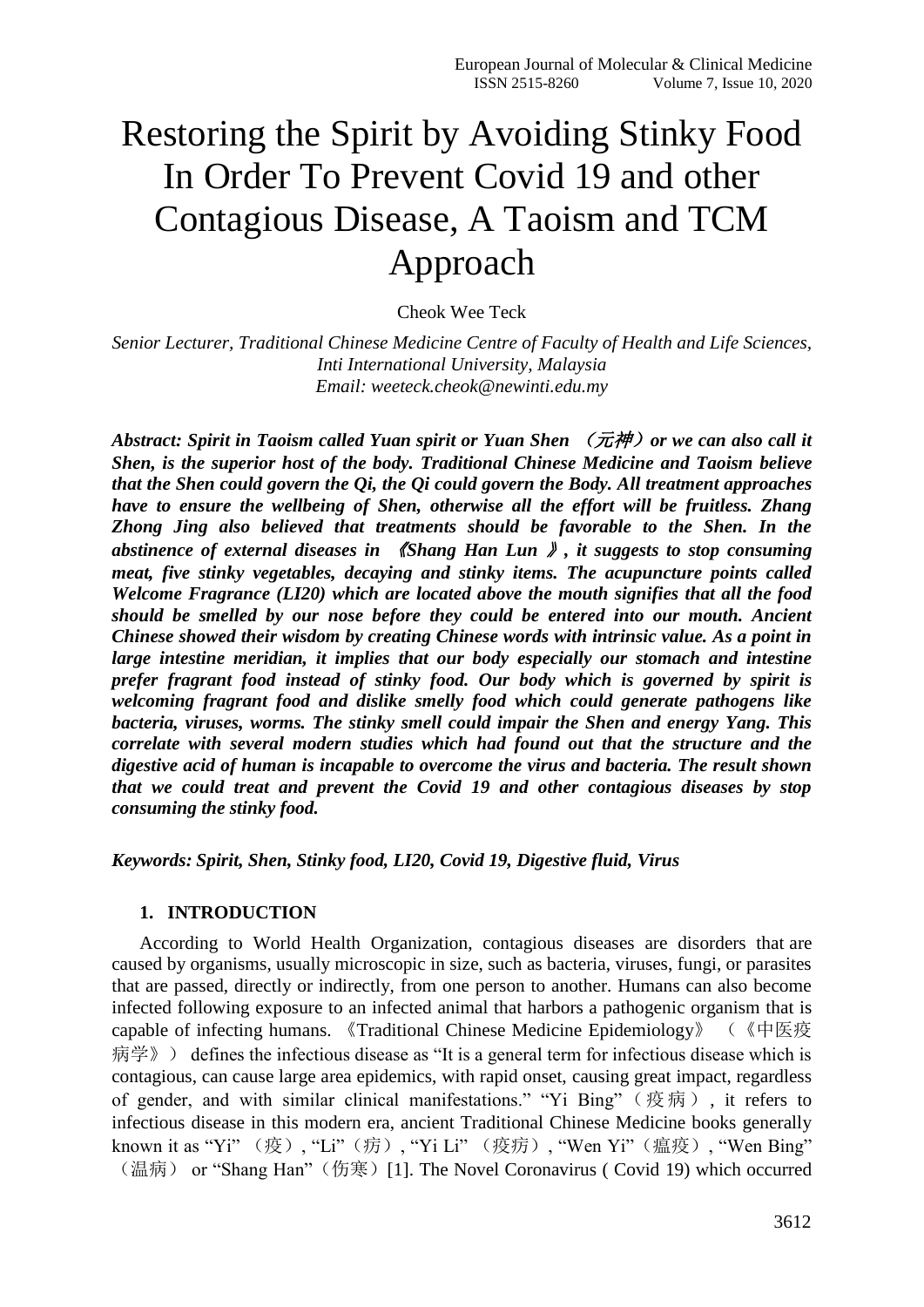in the end of 2019 has initiated a pandemic. This contagious disease has been spreading from Wuhan City, Hubei Province of China, and became a pandemic that has spread across a large region, multiple continents or even circle the globe in the first few months of 2020. This virus is highly transmissible and has created the devastating threat to the health of the people in the world and impaired the socio economic activities globally. In the history of human being, we have been ravaged by different type of contagious disease like plague, pestilences, black death, Spanish flu, yellow fever, influenza and so on. The black death which happened in 1331 to 1353 had caused death of the 60% of the population in Europe [2]. The H1N1 Influenza which happened in 1918 to 1919 had caused the death of 500 million people or one-third of the world population [3]. In view of the devastating effect, preventing the contagious diseases from turning into the serious outbreak which could threaten the precious lives of the human has become the prioritized task for the Healthcare departments of most of the countries. Thus, a research on finding the root cause of the contagious diseases "Yi Bing" (疫病) and the preventive actions becomes substantially important.

## **2. MATERIAL, METHODS AND OBJECTIVE**

The study is a qualitative review study. It was conducted by searching the database of Elsvier, Pubmed, Springer and other TCM books or journals with the key words of spirit, stinky food, LI20, Digestive fluid, Covid 19 and virus. These words were often used separately and in some cases the combination of two words. Inclusion criteria were articles in the field of Prevention of Contagious Disease in Traditional Chinese Medicine(TCM) or western medication, articles related to spirit and food consumption habit, study on history of human food consumption habit, news on Covid 19 related to animals' dead bodies, TCM articles or books related to LI20 acupuncture point and articles published after 1988. Exclusion criteria are those articles not in the above key word criteria and the articles published before 1988. The main idea of this article is the intuitive discovery derived from the observation of the body and the environmental manifestation. This could be considered as the first discovery where no other similar research could be found. As a result, there are lack of direct evidence or reasoning process. Nevertheless, the authenticity of this review could be justified by every reader with their own consciousness. The stinky smell of the animals' dead bodies that sensed by every single human being is the crucial fact that is undeniable. This is the natural consciousness that possessed by all the human beings, but unfortunately it has been temporarily concealed under delusion and lust of most of the human beings. In view of this, this article could serve as a reminder and help to awake the consciousness of the general public with the objective of resuming the right food consumption habit which could sustain their health and enhance their resistance power toward contagious diseases inclusive of Covid 19.

This research will focus on the physiological reaction of the structure "Xing" ( $#$ )and psychological response of the spirit "Yuan Shen/Yuan spirit" ( $\vec{\pi}$ ) from the micro perspective based on the theories of Yellow Emperor Classic, Treatise on Cold Pathogenic factors and other TCM theories. The Yellow Emperor Classic has stated clearly in Plain Question which was written as below. 《Plain Question. The Secret Classical Theory of Ling Lan  $\mathcal Y$  : "If the Emperor is in great awareness, all the ministers would behave obediently, this healthy condition would bring longevity and eternity to individual and prosperity to the country. In contrary, if the emperor lost his awareness, the 12 ministers will be endangered. All the pathways will be blocked. For those who follow this will be injured seriously, may die. It is not good to govern your country this way. Please try to avoid it" (《素问.灵兰秘典论》 有云:"主明则下安,以此养生则寿,殁世不殆,以为天下则大昌; 主不明则十二官危,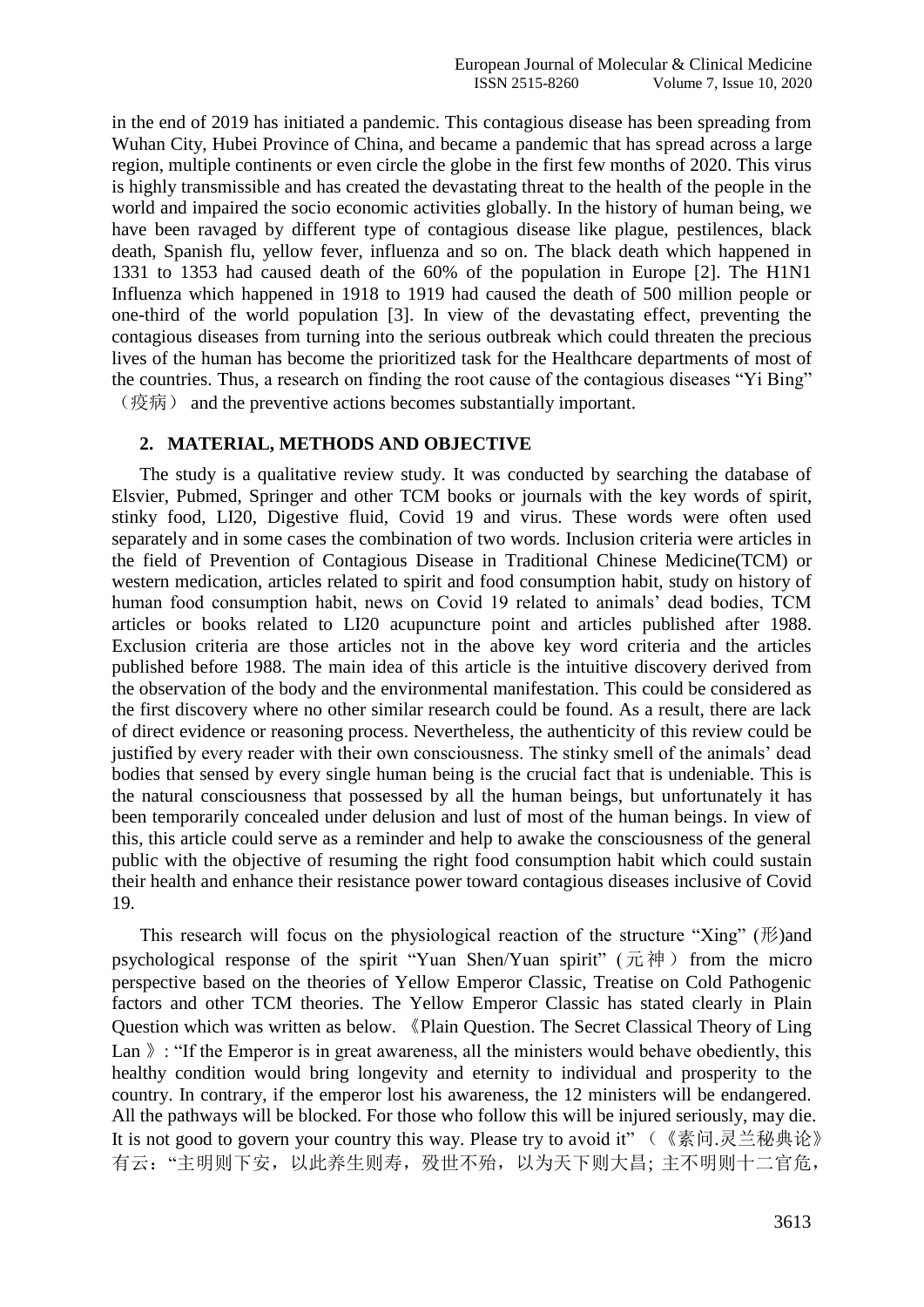使道闭塞而不通,形乃大伤,以此养生则殃,此为天下者,其宗大危,戒之戒之。") [4]. The above statement has explained clearly the important of Heart with emperor status in determining the gain or loss of health and longevity. As we known the heart is conceiving spirit "Yuan Shen/ Yuan spirit " (元神) or we call it Shen, the Shen is the superior host of the body. Traditional Chinese Medicine believes wholeheartedly that the Spirit "Shen" (神) could govern the Energy "Qi" (气), the Qi could govern the Body "Xing" (形). (以神来御气, 以气来御形). All treatment approaches have to ensure the wellbeing of Shen, otherwise all the effort will be fruitless. According to 《The Theory of Changes. Detailed Explanation》: "Those above the physical are Dao, those below it is objects." (《周易. 系辞》:"形而上者 谓之道,形而下者谓之器。" )[5]. Spirit "Shen" (神) is something above the structure or we call it metaphysical( $\cancel{m}\overline{m}$ ), It could govern the qi "energy" and structure "body". The significance of the spirit could be resembled as the "programmer" of the computer. The "computer" is the structure, while the electricity supplied to the computer is similar as the energy of the body. Without the electricity and the execution of the programmer, the computer is in malfunction. Thus, tackling the problem of the spirit is always the main concern for all the ancient and modern great physicians in either treating the internal diseases or external contagious diseases inclusive of Covid 19.

#### **3. DISCUSSION**

The current research has drawn the public's attention about the stinky and disgust food not merely on rotten food but also the meat that we consume daily. The awareness of the general public towards the stink and disgust meat is prevailed after identifying the true definition of the meat which is "animals' dead bodies". This awareness could help the public in preventing the contagious disease and gain health and longevity. The avoidance level of stinky and disgusting food could be broadened and deepened after we have realized the natural basic instinct of the spirit which possesses disgust-resistance capability. The correlation of the advantages of the current research with the previous researches will be clarified in the following statements.

The famous Eastern Han Physician Zhang Zhong Jing(张仲景) understand clearly the significance of Spirit. He had stated that: " If the spirit, right qi and 5 zangs are functioning smoothly, this person would be in peace and harmonized." (张仲景所言: "若五脏元真通畅, 人即安和。") In order to maintain good function of the spirit, Zhang Zhong Jing believed that we have to perform something which are favorable to the Shen. Zhang also stated clearly in the abstinence external diseases in 《The Treatise of Cold Pathogenic Factors and Miscellaneous Diseases 》: "Stop consuming cooling food, sticky and greasy food, meat, five pungent and smelly vegetables, liquor, decaying and stinky items." [6]. The later generation have been applying this abstinence as one of their important treatment guideline. Zhang Zhong Jing was the founder of treatment by differentiation of syndrome by proposing the principles of six channel patterns (六经辩证). This is considered as one of the prominent diagnostic method in Traditional Chinese Medicine. He was also the writer of 《The Treatise of Cold Pathogenic Factors and Miscellaneous Diseases 》. In order to accomplish the comprehensive and complicated protection approach, the spirit "Shen" (神) of the body must be in sound condition. Shen is the host of the body. It conceived inside the heart. Heart with healthy Shen could perform its Emperor's duty perfectly without any mishap. The healthy Shen must possess great awareness and well-equipped with the ability of agility and sensitivity. He must be aware of all the phenomenon happen in his country(body). He is an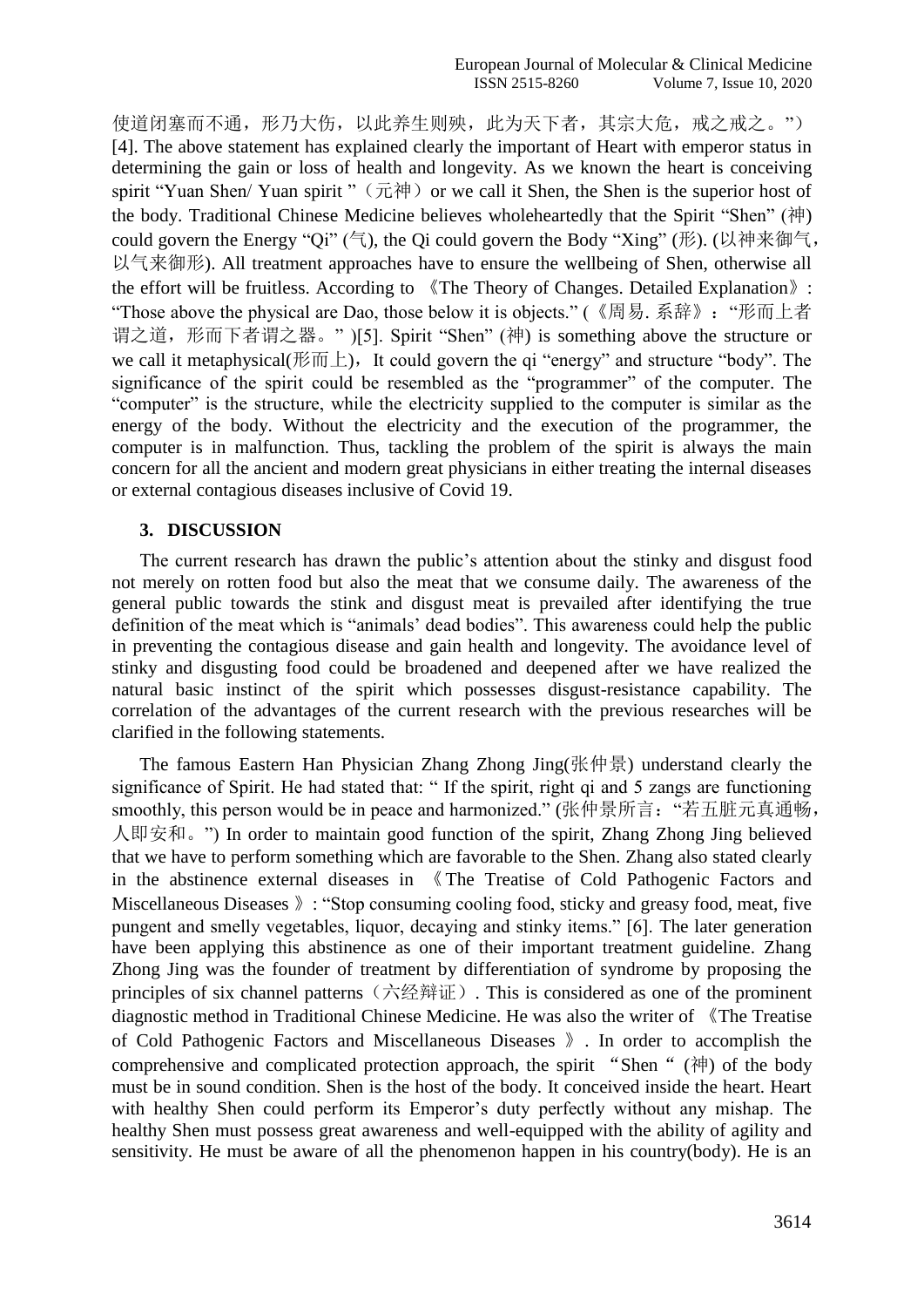emperor with great alertness and vigilance who could notice any unusual and potential dangerous or difficult circumstances.

In 《 Plain Question. The Great Compendium of Truthfulness 》 of the Nineteen Pathogenesis in Yellow Emperor Classic has stated : "All the occurrences of pain, itchiness and sore are related to heart" (《素问·至真要大论》中病机十九条有云"诸痛痒疮皆属  $\pm$   $\hat{\psi}$ ") [4]. The heart which conceived Shen would detect the pathogenic factors which invade the body and generate a series of body reaction such as pain, itchiness and sore. The physiological response to pain, itchiness and soreness will provide signal for us to tackle the problems appropriately. This detective ability really depends on the awareness and sensitivity of the spirit. The ability of the spirit to invigilate and protect the whole body was impaired if it encounters the stinky items which are unfavorable to it. Thus, human is intuitively rejecting all types of stinky items which could pollute the superior and purified embodiment (上清之 体) of Spirit. In view of such condition, Zhang Zhong Jing had forbidden the consuming of meats, eggs, milk, awful and meat-alike smell vegetables like garlic, onions, scallion (green onion), Chinese onion, chives, leek and other stinky and decaying food. According to parasite avoidance theory of disgust, the disgust motive is an adaptive system instantiated in neural tissue that guides behavior that serve to avoid risk of infection [7]. This is the natural response or intuitive reaction of the Spirit. Chinese claim the central nerving system as Spiritual Pathway (神经). The pathway with the existence of the spirit could sense the stinky smell and reject whatever which is unfavorable to it.

The spirit "Shen" (神) in Chinese language means God, Goddess or heavenly beings. Chinese's religion and culture have the tradition of worshipping God, Goddess or heavenly beings with flowers, accents, fruits and other elements which are fragrant. The Shen or Gods outside the body are in favor of fragrant item. While the Shen inside the body is relatively in favor of fragrant items as well. Humans will be attracted and fascinated by a plate of fresh fruits and not to the plate of uncooked meat. The uncooked meat is considered as an animal dead bodies which is decaying in every second. The awful smell of the animals' dead bodies makes human stay away. Many researchers have claimed that the emotion of disgust functions to protect us from disease. It is suggested that disgust is evoked by people that possess particular types of prepared features that connote disease [8]. This basic instinct is actually the basic ability of spirit which are generally possessed by the human beings. The ability in differentiating the disgusting smell and fragrant odor has provided us an important information in making right decision on what to eat and what not to eat. This ability would sometimes be impaired when our parents or cooks who know how to conceal the fishy or awful smell of the meat with various spices, additive, juices and other flavor. The meat is usually fried or grilled in order to expel its awful smell. Besides that, with various fragrant ingredients added into the meat, it tasted better and becomes edible by human being. Otherwise, human being is reluctant to consume the raw meat without any other additional ingredients. In contrary, the carnivores like lions, tigers, leopards or scavengers like crocodile, hyenas and wild dogs are totally pleasurable with the offer of raw meat or rotten meat. This basic instinct test has proven that human being's instinct is similar as primate or monkeys. This correlate with the Darwin's theory which stated that humans are evolving from primate. The ancient Chinese call primate as "Growing Spirit Species" (灵长类), it means the spirit in this species is close to human being. Modern science has proven that human share 99% DNA with primates, making us the closest living relatives [9].

There are two extreme attitudes portrayed by human being. When we are shopping for food in market, we feel uneasy with the filthy condition and stinky smell in the fish or meat stalls. We request the seller to pack the fishes or meat properly with extra packaging in order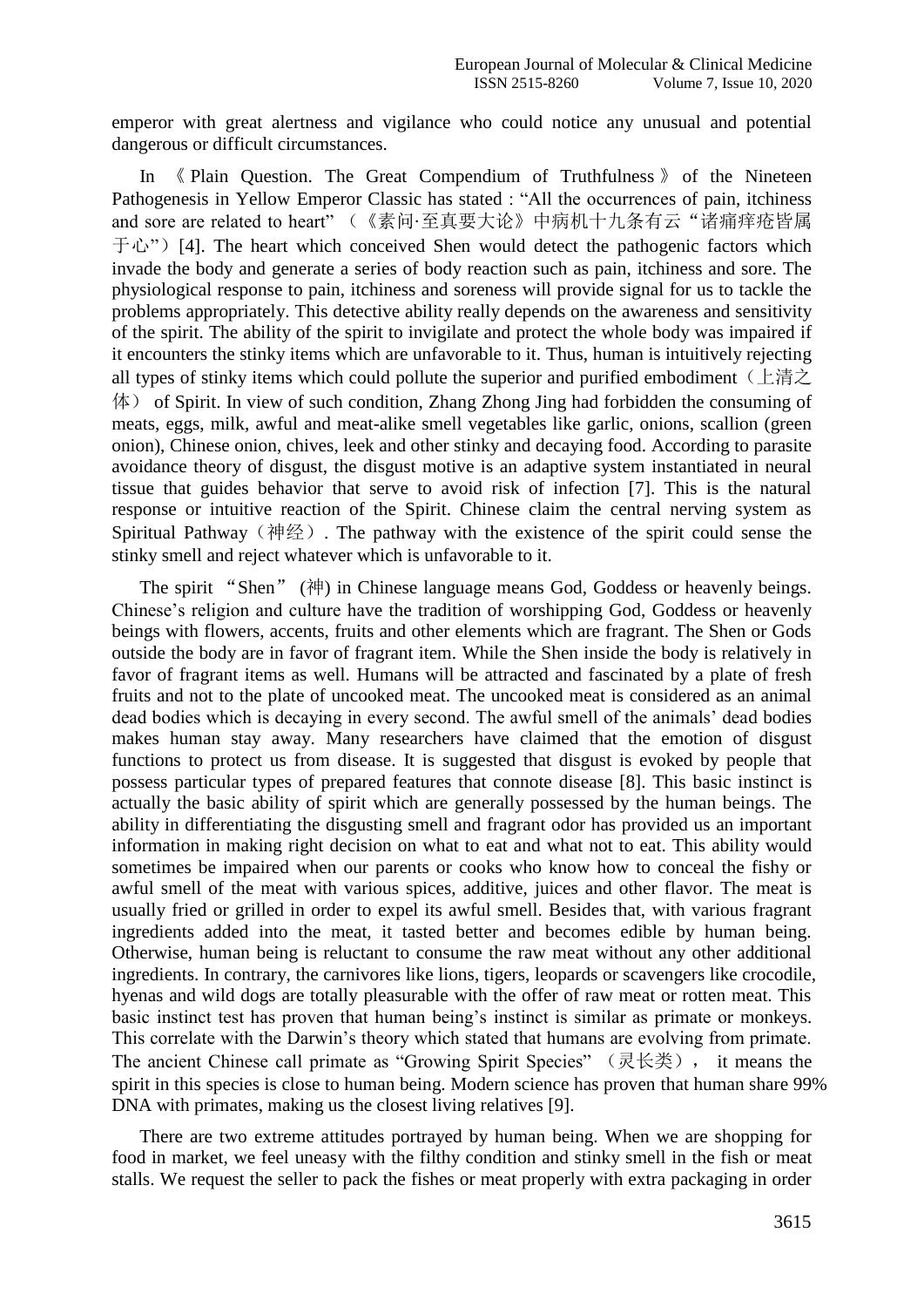to avoid the gravy from leaking out and contaminating our hands, clothes or vehicles. We don't allow the dead bodies to contaminate our external body and belongings but ironically we could consume the animals' dead bodies and let the dead bodies to contaminate our internal body. After we cut and handle the meat in the kitchen, we will use plenty of soaps or shower gels to eliminate the fishy or awful smell of the meat or fishes. The soaps are usually made of fruits, flowers or other fragrant plants which smell favorable by human being. These contradicted attitudes seem weird but rarely noticed by most of us as it has become a norm in our lives. In certain circumstances, our consciousness will be temporarily buried under the impulsive desire for food especially when we are in hunger stage. It could be resumed after the desire gone just like the sun which was covered by the dark clouds during cloudy day, resume its brightness during sunny day. The first meat that was eaten by our primate-like ancestor is the burned meat. During the Pre-Paleolithic period, drought happen in certain long period and triggered off famine and forest fire. As a result, all the fruits trees were burned and scarcity of food happened. Our ancestor forced to take some burned animals dead bodies for survival. Actualistic studies of resource availability from scavenged carcasses for early humans was initiated by some researchers [10]. Meat which supposed to be stinky and not favorable by the primate which like fragrant food become edible as its awful smell was expelled after being burned. They started having the experience of eating animals' dead bodies and acquired the habit. Thus, eating meat is an acquired or learned habit under unnatural circumstances or out of hunger. This was not their natural habit. Burned meat was the first food being tasted by our ancestor after suffering from the long drought and famine, which left the pleasurable memory in our ancestors' mind. This memory was stored inside their DNA and being transcended to us over few million years. This explained why the best meat that human like the most is burned or grilled meat. This is the impulsive reaction without full consciousness. Consciousness should be regained for the good sake of our spirit "Shen" (神). Normally a person who has quitted meat and other stinky food for a period of time would regain his/her consciousness and sensitivity over awful smell of the meat. He/she could differentiate better the food that offered to him or her, making better decision and serving the Shen with the right food that it likes.

The resistance of the animals' dead bodies is a natural habit of human being. It was inherited by human being since born. Disgust has long been recognized as an emotion which evolved to help our ancestors avoid infection [11]. Many of the stimuli that elicit the emotion of disgust in humans are also implicated in the transmission of contagious disease [12]. This is the natural response or intuitive reaction of the Spirit. Thus Zhang Zhong Jing had set the abstinence of not allowing his patients who had suffered from external Tai Yang diseases to consume meat and any smelly food inclusive of eggs, dairy products, five pungent and smelly vegetables, decaying and smelly items. Zhang Zhong Jing understand clearly that all these smelly stuff could impair the ability of Shen in detecting, differentiating and combating the pathogenic factors. Besides that, he also knew that the decaying items could also impair the Yang energy of the Yang Ming system. The acupuncture points called Welcome Fragrance (LI20) "Yin Xiang" (迎香) are located beside to nose, in the nasolabial sulcus, level with the midpoint of the lateral border of the ala nasi – aka – next to the nostrils [13]. It is the last point on the Large Intestine meridian. It could treat nasal congestion without discharge, blocked or stuffy nose, sinusitis sneezing, loss of smell, and rhinitis. They are located beside the nose. Nose is located above the mouth. It signifies all the food that we are eating should be smelled by our nose before they could be entered into our mouth. Ancient Chinese tradition is full of wisdom. The forms of most Chinese characters have intrinsic value. The name that they gave to different acupuncture point has meaning behind. Welcome fragrance in the large intestine meridian implies that our body especially our stomach and intestine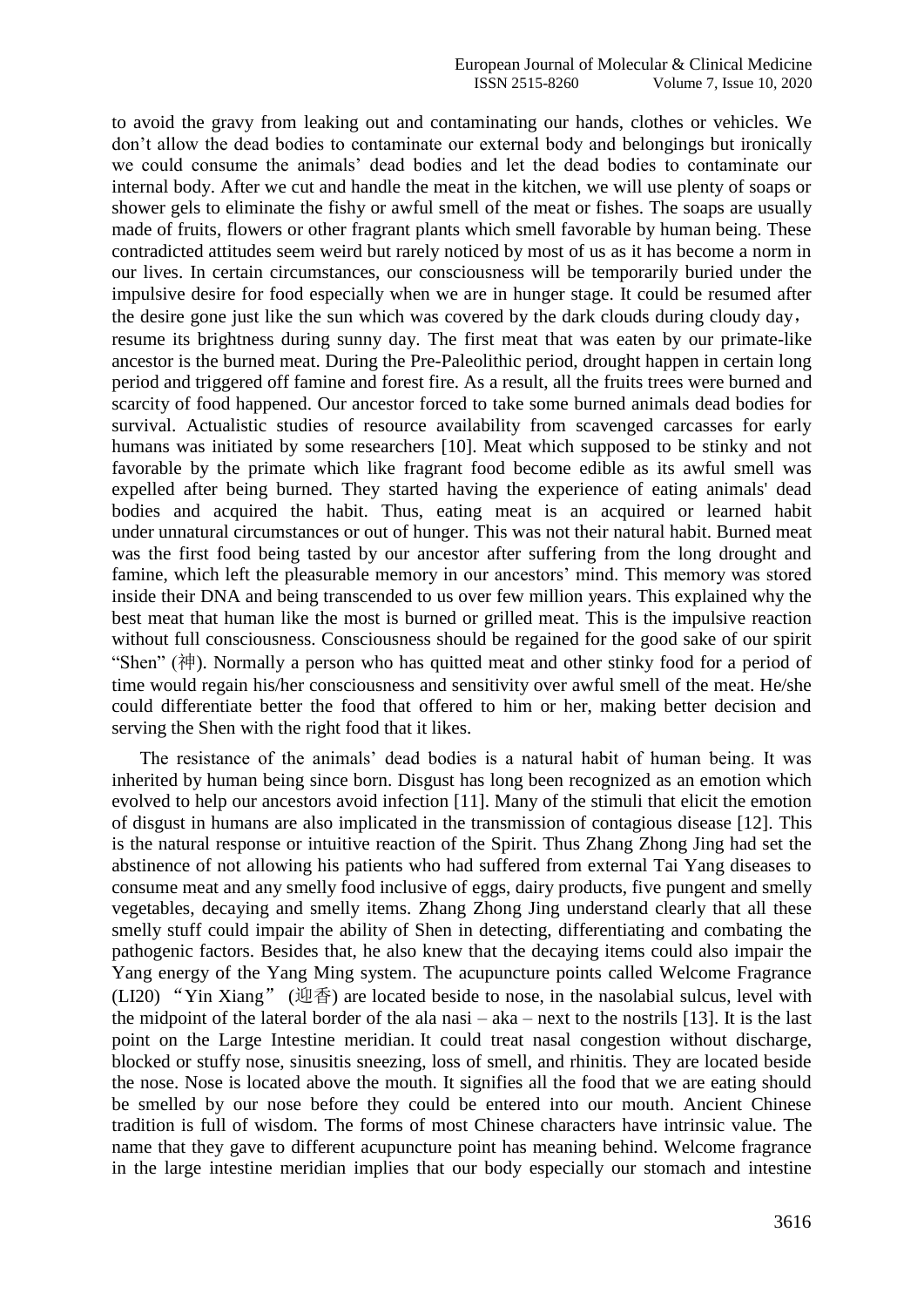prefer fragrant food instead of stinky food. Our body which is governed by spirit is only welcoming fragrant food and dislike smelly food. Animals' dead bodies are decaying in every second. It is full of pathogens like bacteria, viruses, various type of worms and worms' eggs. It generates awful smell and this could impair the spirit and energy Yang. Thus it was not welcomed by the human stomach and intestine. The studies above have proven that the intuition is influenced by what is physically happening in our physiological bodies. Our spirit would reject whatever which is harmful or which had left harmful impact to our bodies. Intestinal tract length of the human beings is 5 to 6 times longer than the carnivores as plant foods could pass through slowly for optimal nutrient absorption. However, it is not suitable for animals' dead bodies with decayed properties that could generate bacteria, viruses, worms and toxin to exist in our body for such a long period. This could promote the colonization of numerous bad microorganism which could cause contagious and life-threatening diseases. Study has discovered the avoidance of carrion (dead bodies) among Chimpanzees, baboons and early Hominids [14]. This explain the reason why studies from around the world have defined the link in between high consumption of meat with increased risk of colon cancer.

According to the latest study which was done by Dr. T. Collin Campbell in China for 28 years, more plant base diet in rural areas China has brought wellness and longevity to the peoples living there. In comparison, for those who are living in the urban areas where most of the peoples are consuming meat, the death rate and life-threatening diseases rate are high [15]. The above study which named "The China Study" has proven the validity of Sun Si Miao's statement. Sun Si Miao was a vegan Chinese physician living in Tang Dynasty who live more than 100 years old. He said: "Kill the life in order to savior the life is impossible." Besides the life-threatening diseases, there are several diseases well known to both the industry and the general public that are directly related to all the domestic meat species of beef, pork, lamb and poultry. These include: E. coli from ground beef, BSE (bovine spongiform encephalitis) from beef cattle, Trichinosis and H1N1 from pork, Salmonella and Avian Influenza from poultry, Scrapie from lamb and mutton, Foot-and-mouth disease from livestock and many others. Most of the initial cases of Covid19 disease occurred in people who worked at or visited the Huanan seafood market in Wuhan, China, where a variety of wild animals were sold. Over the last 24 hours of 26 December 2020, Thailand has recorded 81 new Covid 19 cases, including nine imported cases and 72 locally transmitted cases linked to the seafood market [16]. There is a growing concern of the link in between the animals based food product with all the Contagious diseases. This has proven the colonization of pathological bacteria and viruses in the decaying animals' dead bodies could bring contagious diseases to human beings.

According to United States Department of Agriculture (USDA) that most of the bacteria and viruses could sustain and thrive in the temperature in between 4.44°C to 60°C or 40°F to 140°F, this is referred as the 'danger zone' where the bacteria could grow and multiply by two every 20 minutes. Although some of the bacteria and viruses could be killed under high temperature cooking, improper cooking is one of the main factors causing food borne illness [17]. This is partly caused by the consumption of undercooked meat. Research have found that 40–60% of the cases of food borne illness are originated from private households [18]. Most consumers do not use thermometer to test the temperature of the meat but gauge the doneness of meat most by cutting the meat to examine changes in texture and color. Especially for chicken breast fillet these techniques frequently result in undercooked meat [19]. A pathogen associated with it called Campylobacter jejuni, is a microorganism responsible for 50% of confirmed cases of bacterial gastroenteritis in USA and Western Europe like Belgium, Austria, France, Finland, Italy, Germany, Switzerland, Ireland, Netherland, Norway, Portugal, UK and Sweden [18]. Besides that, a predominant risk factor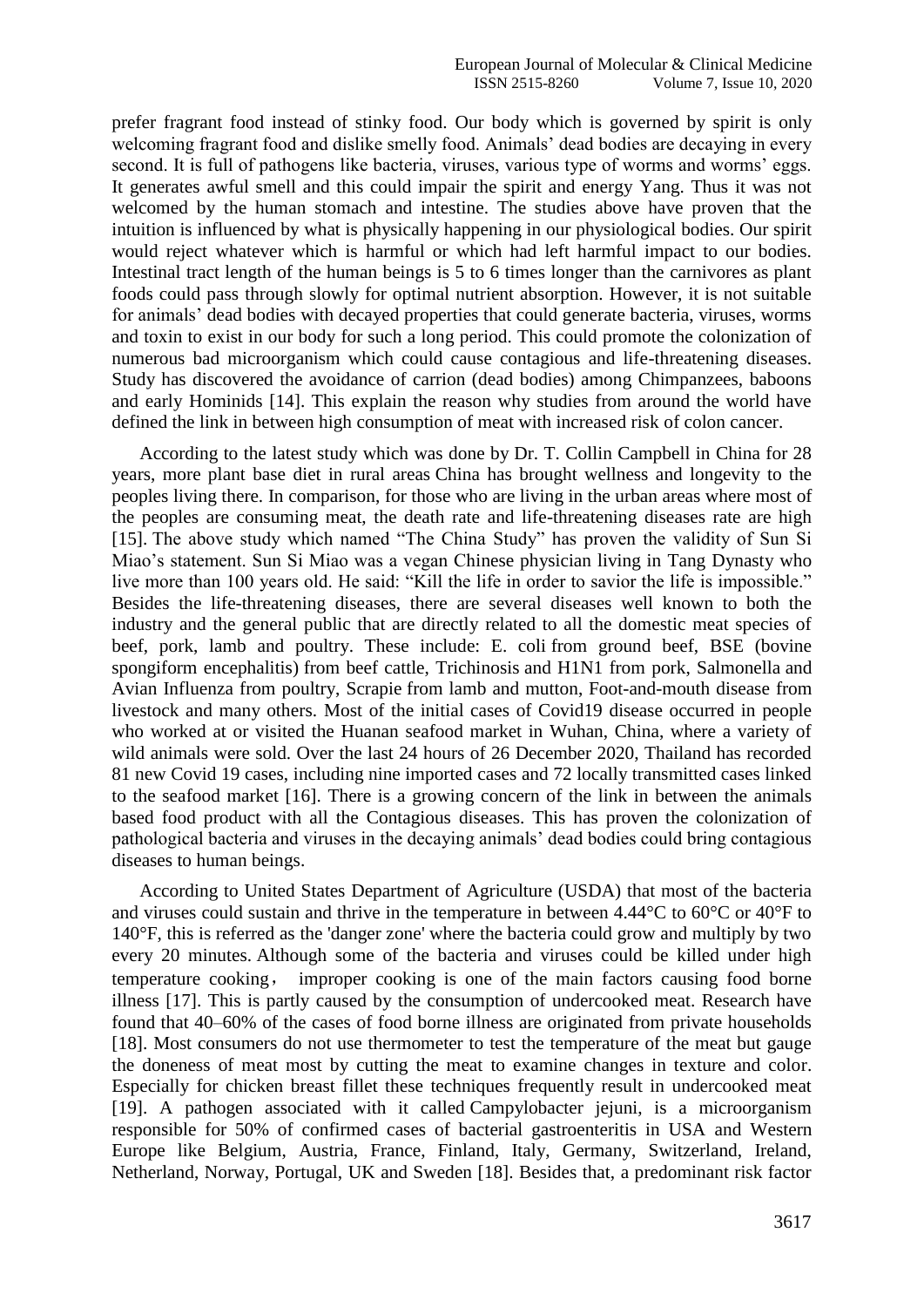for C. jejuni infection is consumption of undercooked chicken meat [20]. There are researchers discovered high survival levels of Campylobacter cells on naturally and artificially contaminated chicken thighs after conducting hot water immersion treatments 75– 80°C. This study showed that not only was the size of the test products larger than that used in most other studies, but also the challenge temperatures in this studies were higher than normally used in heat resistance testing [21].

The above studies showed that the mishandling of the meat and undercooking of the meat could attribute to the bacteria and virus infection easily. The gastric juice of human's stomach is in low acid with PH level around 1.5 to 3.5. One of the chemical component in gastric juice is Hydrochloric Acid. This potent acid is secreted by the parietal cells of the stomach. It kills bacteria and other potential pathogens in food and converts the enzyme pepsinogen into pepsin, which breaks secondary and tertiary proteins into smaller, more easily digested molecules [22]. Recent research in gastric health suggests that the pH environment of simple-stomached vertebrates serves a more prominent function as an ecological filter, capable, through its acidity, of killing microbial taxa that would otherwise colonize the intestines [23]. The stomach clearly serves the purpose of digesting food. However, with the growing understanding of microbial symbionts' role in human health, it is necessary to reassess the stomach's additional role as an important barrier against pathogen entry into the gastrointestinal tract [24]. The PH level of the gastric juice commonly acquired by the primates or monkeys are ranged from 3.2 to 6.5, either low acid or alkaline [25]. Compare to the PH level of the gastric juice for the carnivore and scavengers which is normally below 1.5, human being's gastric juice is hardly to kill the bacteria, viruses, germs and even worms which contain in the animal's dead bodies.

In view of such horrible facts, the ancient Chinese physician, Zhang Zhong Jing had set up the strict abstinence for those who contracted external diseases to stop consuming meat, eggs, milk, onion, garlic and whatever food which will decay and create stinky smell. Gastrointestinal organs which include the stomach and large intestine are classified as Yang Ming according to the Treatment by Differentiation Method by application of 6 Channel Patterns (六经辨证) [26]. They both belong to earth and metal in 5 elementary theory. Yang Ming (阳明) which also defined as brighter Yang or double Yang, is the second protection level of human after Taiyang  $\overline{\mathcal{K}}$  = In the Treatment by Differentiation Method by application of 6 Channel Patterns(六经辨证), Brighter Yang's characteristic is Dry Metal(阳 明燥金). It hates dampness and love dry condition. The consumption of animals' dead bodies created dampness and unwanted decayed components in the stomach and large intestine. This is the undesirable condition which could impair the Yang Ming's normal function. The two acupuncture points of Welcome Fragrance(迎香) which are located beside the nose and above the mouth signifies that our stomach and intestine are favoring of fragrant food and not smelly food. The animals' dead bodies with horrible smell are decaying in every second, they are generating plenty of pathogens which could destroy the microbial balance and the Dry Metal Condition of the stomach and intestine. The impairment of Yang Ming Dry Metal of the stomach and large intestine could cause the external diseases to penetrate into the deeper parts of our body easily. This has affected our body resistance power and made us vulnerable to the penetration of all types of contagious diseases inclusive of Covid 19.

### **4. CONCLUSION**

Spirit "Yuan Shen/Yuan spirit"  $(\vec{\pi}$ 神) is the most significant element in human body from the perspective of TCM and Taoism, nevertheless, it is still the blind spots for the modern science and medical fields. The modern science and medical fields merely focus on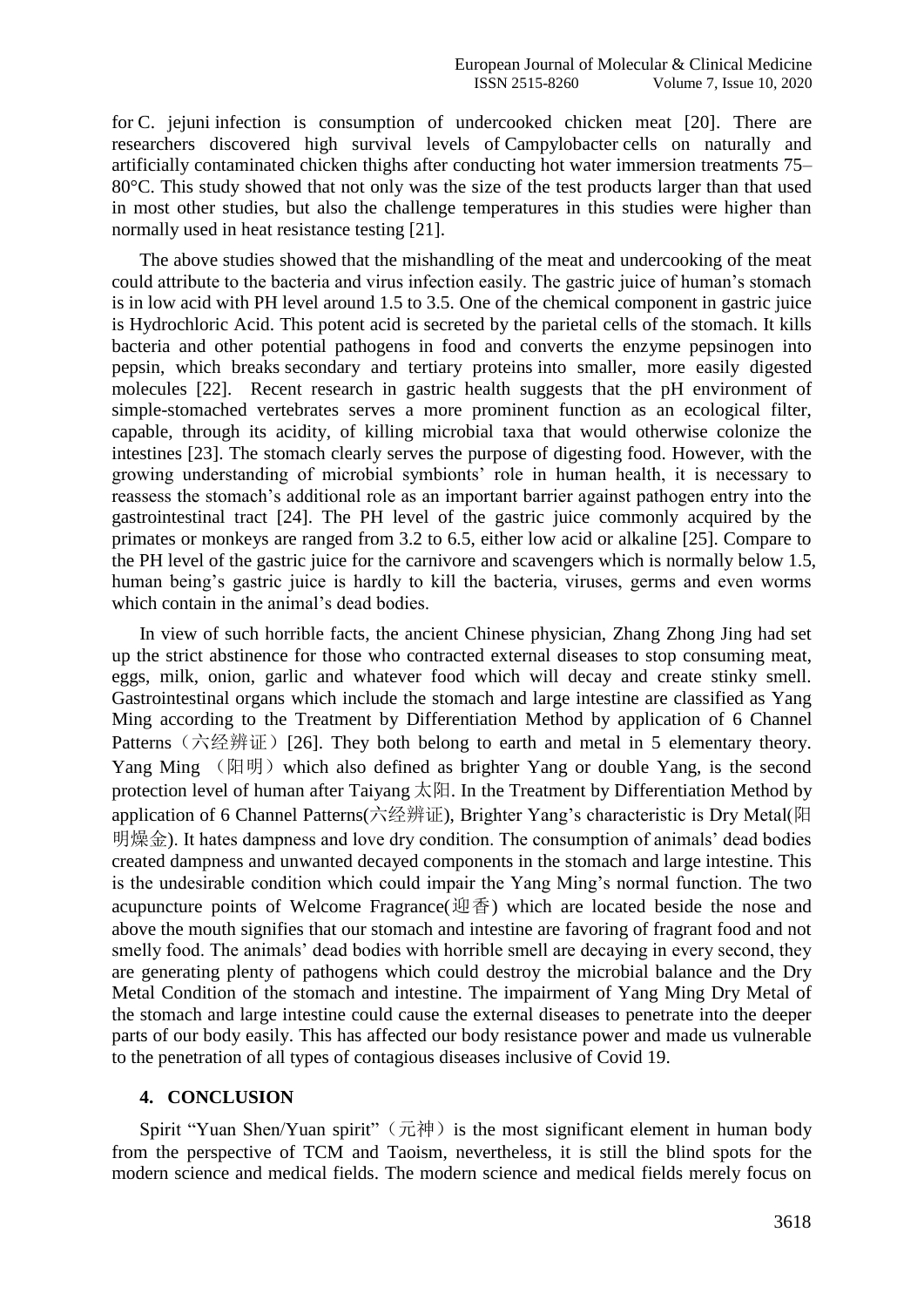the tangible part"yin"阴 and ignores the existence of the intangible "Yang" (阳) and "Yuan Spirit"  $(\vec{\pi}$  $\ddot{\pi})$ . As a result, Modern science and medical field could not break through the limitation and barrier while dealing with the sophisticated and life-threatening diseases which happen nowadays. In view of such, the application of Taoism and other TCM theories in the research and exploration of the Spirit "Yuan Shen/Yuan spirit" (元神) become meaningful and significant. According to the Analects of Confucius : " The gentleman should identify the root cause of the problem in order to find the correct way (Dao) of problem solving solution." (《论语。学而篇》:"君子务本,本立而道生。") The effort of preventing and fighting the contagious disease is futile if we could not recognize and accept the existence of Spirit "Yuan Shen/Yuan spirit" (元神) and its prior preference. The battle in between Right Qi of the human body and the Evil Qi in the universe could be resembled as war. According to The Art of War by Sun Tzu(孙子兵法) which was written by the ancient Chinese military strategist Sun Tzu during late Spring and Autumn period which has stated clearly that:"You could win all the battle by knowing yourself and knowing your enemies." (《孙子兵法》: "知己知彼, 百战不殆。") The main reason for the frequent defeat of the human being in combating the disease and the drastic increase of lifethreatening diseases is either we "we don't understand ourselves : we don't know who is the grand master of our body  $($   $\lambda$   $\frac{1}{2}$   $\pm$   $\frac{1}{2}$  or "we don't know who is our enemy or evil qi, what are the constituents of the evil qi" By understanding the respective parties, the grand host of our body, spirit "Yuan Shen/Yuan spirit" (元神) and the harmful effect of the stinky food that could contaminate the spirit, we could tackle the disease successfully. In short, the pure vegan diet could savior the human being from the devastation of the Covid 19 and other contagious diseases.

# **5. REFERENCES:**

- [1] Lim Pei Zheng, The Study of Pestilence Disease (Wen Bing Xue), China: The Chinese Medicine of China Publication. 2003; 145.
- [2] History.com editors. Black Death. https://www.history.com/topics/middle-ages/blackdeath. UPD20. 2010; 1-4.
- [3] Center of Disease Control. History of 1918 Flu Pandemic/ Pandemic Influenza (Flu). www.cdc.gov>pandemic resources.
- [4] Wang Qi Qing. A study of The Yellow Emperor's Classic on Internal Medicine. China: The Chinese Medicine of China Publication. 2003; 57, 126.
- [5] Yang Li. The relationship between Zhou Yi and TCM. Beijing: Beijing Science and Technology Publication. 2010; 58
- [6] Ke Xue Fan. A study of The Shang Han Lun. Shanghai : The Shanghai Science and Technology Publication. 2002; 60.
- [7] Curtis V. Parasitism: the ecology and evolution of intimate interactions. Chicago, IL : University of Chicago Press. [\[Google Scholar\]](https://scholar.google.com/scholar_lookup?journal=Scand+J+Gastroenterol+Suppl&title=Infective+gastroenteritis+and+its+relationship+to+reduced+gastric+acidity&author=GC+Cook&volume=111&publication_year=1985&pages=17-23&pmid=3925541&). 2013;1
- [8] Oaten, Megan Stevenson, Richard J, Case, Trevor I. Disgust as a disease-avoidance mechanism. Psychological Bulletin. psycnet.apa.org/2009-02580-010. 2009; 135(2),303-321
- [9] [Ann Gibbons,](https://www.sciencemag.org/author/ann-gibbons) Bonobos Join Chimps as Closest Human Relatives. https://www.sciencemag.org/news/2012/06/bonobos-join-chimps-closest-humanrelatives 13 Jun 2012; 1
- [10] Briana Pobiner. Evidence for Meat-Eating by Early Humans. Human Origin Program, Smithsonian Institution. Nature Education. 2013; 1